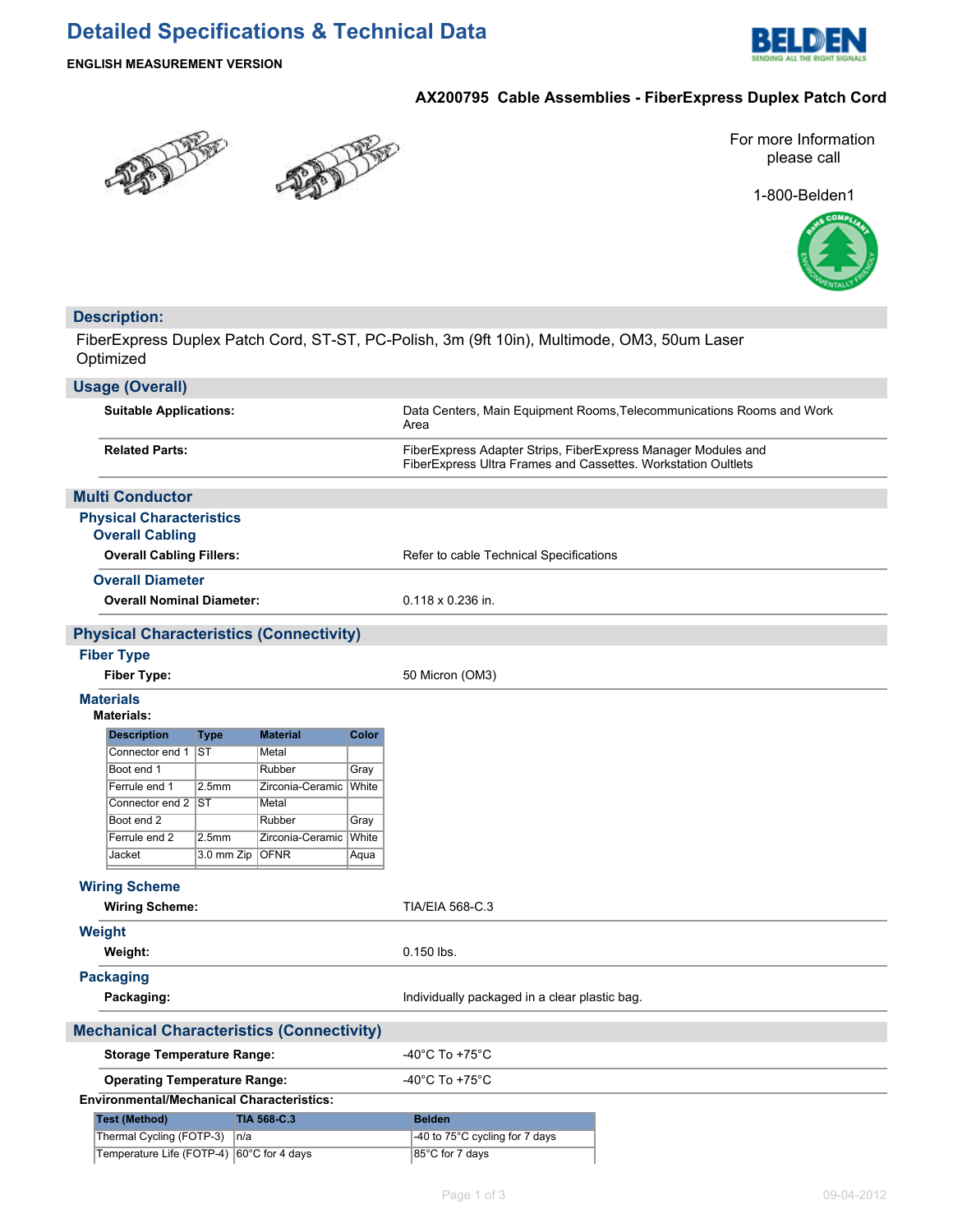# **Detailed Specifications & Technical Data**



#### **ENGLISH MEASUREMENT VERSION**

## **AX200795 Cable Assemblies - FiberExpress Duplex Patch Cord**

| Humidity (FOTP-5)        | 90-95% a40°C for 4 days                                              | $ 95\%$ a75°C for 7 days                                                    |
|--------------------------|----------------------------------------------------------------------|-----------------------------------------------------------------------------|
| Durability (FOTP-21)     | 500 cycles                                                           | $ 6 \times 200$ cycles (3 Elevations)                                       |
| Cable Retention (FOTP-6) | 5.0 kg @ 0 deg., 1.94 kg @ 90 deg. 6.8 kg @ 0 deg., 3.4 kg @ 90 deg. |                                                                             |
| Flex (FOTP-1)            |                                                                      | 0.5 kg @ 90° to -90° for 100 cycles $ 0.9$ kg @ =90° to -90° for 100 cycles |
| Twist (FOTP-36)          | 1.5 kg for 10 cycles                                                 | 1.5 kg for 10 cycles                                                        |

#### **Overall Length Tolerances:**

| Range               | Max. Length Tolerance Min. Length Tolerance |                |
|---------------------|---------------------------------------------|----------------|
| $0 - 2m$            | 0.2 <sub>m</sub>                            | $ -0.0m$       |
| $ 2.1 - 4.9m 0.3m $ |                                             | $ -0.0m$       |
| ∣5 - 40m            | 0.4 <sub>m</sub>                            | $ -0.0m$       |
|                     | Over $40m$   1.0 percent                    | $-0.0$ percent |

| <b>Applicable Specifications and Agency Compliance (Overall)</b> |                                  |  |  |
|------------------------------------------------------------------|----------------------------------|--|--|
| <b>Applicable Standards &amp; Environmental Programs</b>         |                                  |  |  |
| <b>UL Rating:</b>                                                | Riser                            |  |  |
| EU Directive 2002/95/EC (RoHS):                                  | Yes                              |  |  |
| EU RoHS Compliance Date (mm/dd/yyyy):                            | 01/01/2006                       |  |  |
| MII Order #39 (China RoHS):                                      | <b>EUP 50</b>                    |  |  |
| <b>Telecommunications Standards:</b>                             | TIA 568 C.3                      |  |  |
| <b>Safety Listing:</b>                                           | ACA. Bi-national Standard Listed |  |  |
| <b>Suitability</b>                                               |                                  |  |  |
| Suitability - Indoor:                                            | Yes                              |  |  |

#### **Transmission Characteristics (Connectivity)**

#### **Optical Connector Performance:**

| <b>Description</b>              |       |     |      | Multimode PC Polish Single-mode SPC Polish Single-mode UPC Polish Single-mode APC Polish |
|---------------------------------|-------|-----|------|------------------------------------------------------------------------------------------|
| Maximum Insertion Loss (dB) 0.5 |       |     | 'U.5 | 0.5                                                                                      |
| Minimum Reflectance (dB)        | $-20$ | -40 | -55  | $-65$                                                                                    |

#### **Notes (Overall)**

## **Product Family**

#### **Product List:**

| <b>Description</b>                    | Belden Part Number Multimode -<br>OM1 - 62.5 µm | Belden Part Number Multimode -<br>OM2 - 50 µm | Belden Part Number Multimode -<br>OM3 - 50 µm | Single-mode -<br>OS <sub>2</sub> |
|---------------------------------------|-------------------------------------------------|-----------------------------------------------|-----------------------------------------------|----------------------------------|
| Duplex Patch Cord                     |                                                 |                                               |                                               |                                  |
| ST-ST - 2 m (6 ft.)                   | 70102419                                        | AX200341                                      | AX200799                                      | AX200090                         |
| ST-ST - 3 m (10 ft.)                  | 70102420                                        | AX200459                                      | AX200795                                      | AX200091                         |
| ST-ST - 5 m (16 ft.)                  | 70102447                                        | AX200413                                      | AX200800                                      | AX200092                         |
| 568SC-568SC - 2 m (6 ft.)             | AX200056                                        | AX200084                                      | AX200603                                      | AX200094                         |
| 568SC-568SC - 3 m (10 ft.) AX200057   |                                                 | AX200082                                      | AX200589                                      | AX200095                         |
| 568SC-568SC - 5 m (16 ft.) AX200058   |                                                 | AX200280                                      | AX200624                                      | AX200096                         |
| LC duplex-LC duplex - 2 m<br>(6 ft.)  | AX200517                                        | AX200527                                      | AX200664                                      | AX200507                         |
| LC duplex-LC duplex - 3 m<br>(10 ft.) | AX200518                                        | AX200528                                      | AX200665                                      | AX200508                         |
| LC duplex-LC duplex - 5 m<br>(16 ft.) | AX200519                                        | AX200529                                      | AX200666                                      | AX200509                         |
| MTRJ-MTRJ - 2 m (6 ft.)               | AX101122                                        | AX101139                                      | AX200801                                      | AX101157                         |
| MTRJ-MTRJ - 3 m (10 ft.)              | AX101123                                        | AX101138                                      | AX200802                                      | AX101156                         |
| MTRJ-MTRJ - 5 m (16 ft.)              | AX101125                                        | AX101137                                      | AX200803                                      | AX101155                         |
| <b>Hybrid Patch Cord</b>              |                                                 |                                               |                                               |                                  |
| 568SC-ST - 3 m (10 ft.)               | AX200060                                        | AX200196                                      | AX200900                                      | AX200421                         |
| LC duplex-ST - 3 m (10 ft.)           | AX200699                                        | AX200695                                      | AX200809                                      | AX200698                         |
| LC duplex-568SC - 3 m<br>(10 ft.)     | AX200580                                        | AX200581                                      | AX200668                                      | AX200667                         |
| MTRJ-ST - 3 m (10 ft.)                | AX101133                                        | AX101151                                      | AX200810                                      | AX101166                         |
| MTRJ-568SC - 3 m (10 ft.)             | AX101128                                        | AX101143                                      | AX200797                                      | AX101161                         |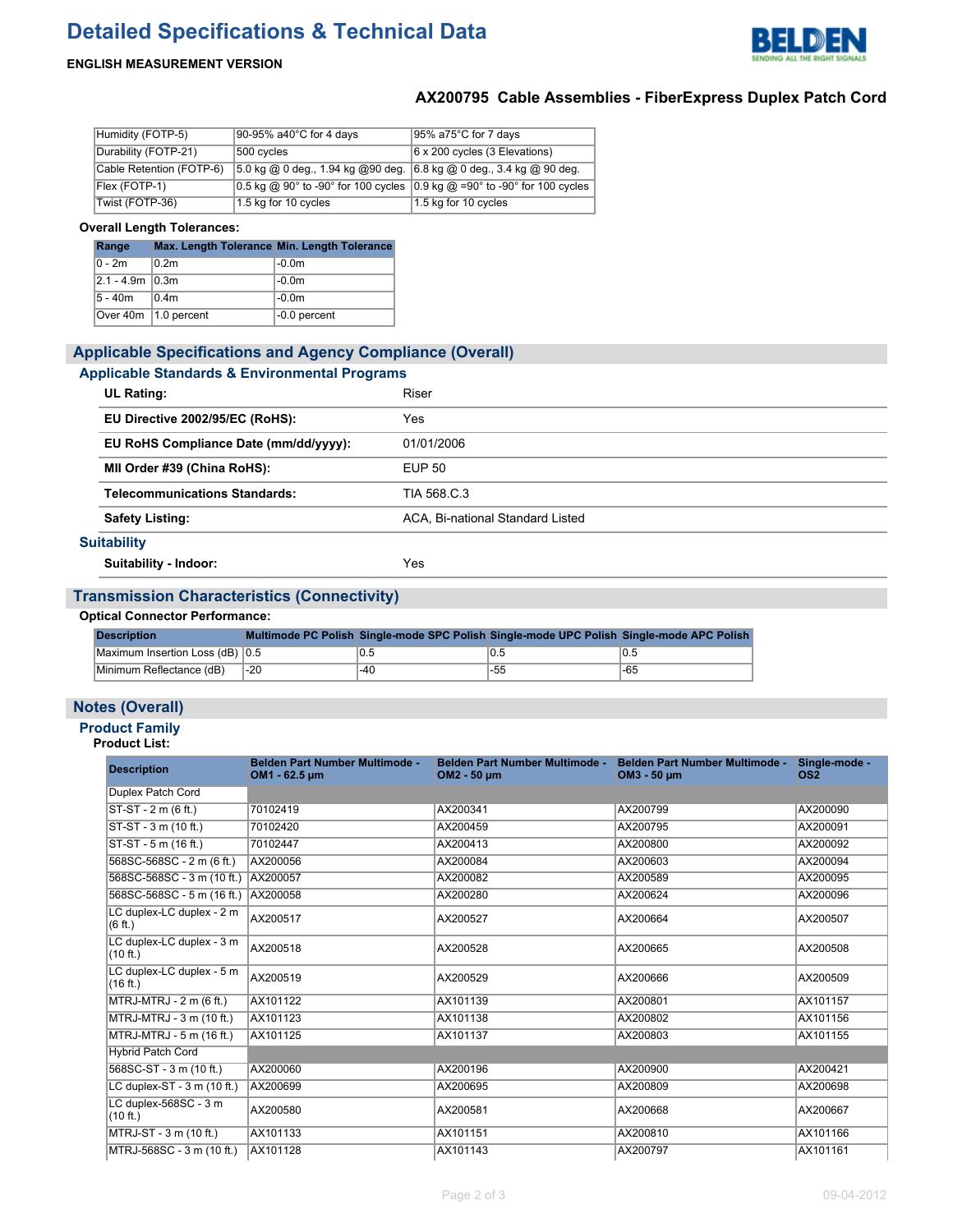# **Detailed Specifications & Technical Data**



#### **ENGLISH MEASUREMENT VERSION**

#### **AX200795 Cable Assemblies - FiberExpress Duplex Patch Cord**

| Single-ended (pigtails)         |          |          |          |          |
|---------------------------------|----------|----------|----------|----------|
| $ ST$ -open - 2 m (6 ft.)       | 70100390 | AX200458 | AX200811 | AX200097 |
| $ SC$ -open - 2 m (6 ft.)       | 70101714 | AX200192 | AX200653 | AX200098 |
| $ LC$ -open - 2 m (6 ft.)       | AX200657 | AX200658 | AX200660 | AX200659 |
| MTRJ(m)-open - 3 m (10<br>∥ft.` | AX101366 | AX101367 | AX200812 | AX101368 |

#### **Put Ups and Colors:**

| <b>Ship Weight</b><br><b>utup</b> | Color | <b>Notes</b> | <b>Item Desc</b> |  |
|-----------------------------------|-------|--------------|------------------|--|
|-----------------------------------|-------|--------------|------------------|--|

Revision Number: 0 Revision Date: 05-12-2009

© 2012 Belden, Inc All Rights Reserved.

Although Belden makes every reasonable effort to ensure their accuracy at the time of this publication, information and specifications described herein are subject to error or omission and to change without notice, and the listing of such information and specifications does not ensure product availability.

Belden provides the information and specifications herein on an "AS IS" basis, with no representations or warranties, whether express, statutory or implied. In no event will Belden be liable for any damages (including consequential, indirect, incidental, special, punitive, or exemplary damages) whatsoever, even if Belden has been advised of the possibility of such damages, whether in an action under contract, negligence or any other theory, arising out of or in connection with the use, or inability to use, the information or specifications described herein.

All sales of Belden products are subject to Belden's standard terms and conditions of sale.

Belden believes this product to be in compliance with EU RoHS (Directive 2002/95/EC, 27-Jan-2003). Material manufactured prior to the compliance date may be in stock at Belden facilities and in our Distributor's inventory. The information provided in this Product Disclosure, and the identification of materials listed as reportable or restricted within the Product Disclosure, is correct to the best of Belden's knowledge, information, and belief at the date of its publication. The information provided in this Product Disclosure is designed only as a general guide for the safe handling, storage, and any other operation of the product itself or the one that it becomes a part of. This Product Disclosure is not to be considered a warranty or quality specification. Regulatory information is for guidance purposes only. Product users are responsible for determining the applicability of legislation and regulations based on their individual usage of the product.